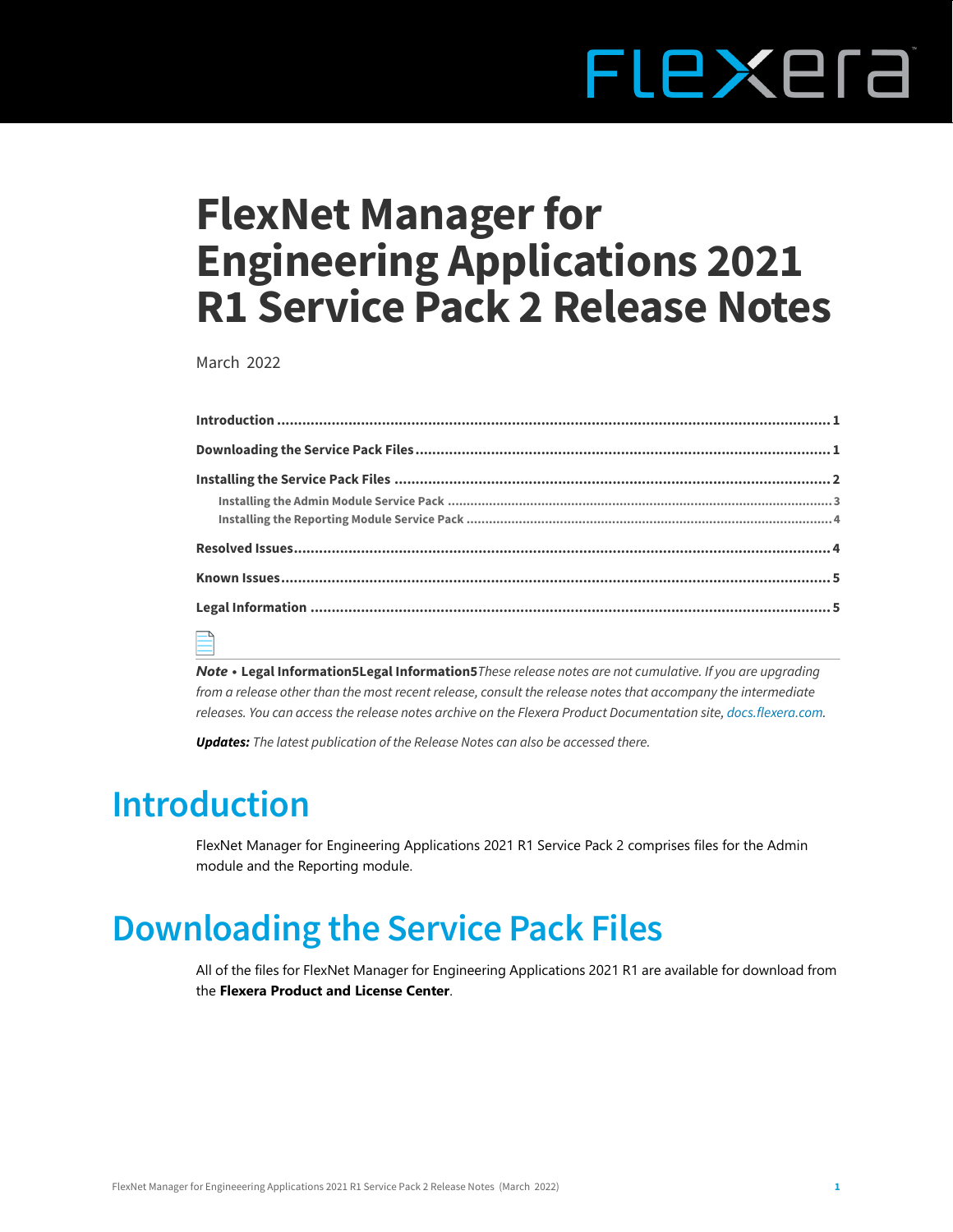

*Task To access the Flexera Product and License Center:*

**1.** Go to the **Customer Community** > **Downloads** page.

*[https://flexeracommunity.force.com/customer/CCDownload](https://flexeracommunity.force.com/customer/CCDownload )*

*Note • If you are prompted to log in, enter your user name and password, and click the Log In button. Then click Downloads.* 

- **2.** Click the *Access Above Products* button at the bottom of the list containing the item, *FlexNet Manager for Engineering Applications 2021 R1 (15.12)* . If you do not have access, click **Request Access**.
- **3.** Click **Downloads** > **List Downloads**.
- **4.** Click **FlexNet Manager for Engineering Applications**.
- **5.** Click **FlexNet Manager for Engineering Applications 2021 R1 SP2**.
- **6.** To sign the EULA agreement, click **I Agree**.

The FlexNet Manager for Applications 2021 R1 SP2 includes the following files:

#### **Admin Module Files**

Download and save the Admin service pack files to a location that is accessible from the machine on which FlexNet Manager for Engineering Applications runs. The location in which you save the files is referred to as <servicepackDir>.

- **•** admin\_manager-15\_12\_0\_2.jar
- **•** admin\_reporting-15\_12\_0\_2.jar
- **•** admin\_platform-15\_12\_0\_2.jar
- **•** admin\_jboss-15\_12\_0\_2.jar

#### **Reporting Module Files**

Download and save the Reporting service pack files to a location that is accessible from the machine on which FlexNet Manager for Engineering Applications runs. The location in which you save the files is referred to as <servicepackDir>.

- **•** reporting\_remotereporting-15\_12\_0\_2.jar
- **•** reporting\_platform-15\_12\_0\_2.jar
- **•** reporting\_jboss-15\_12\_0\_2.jar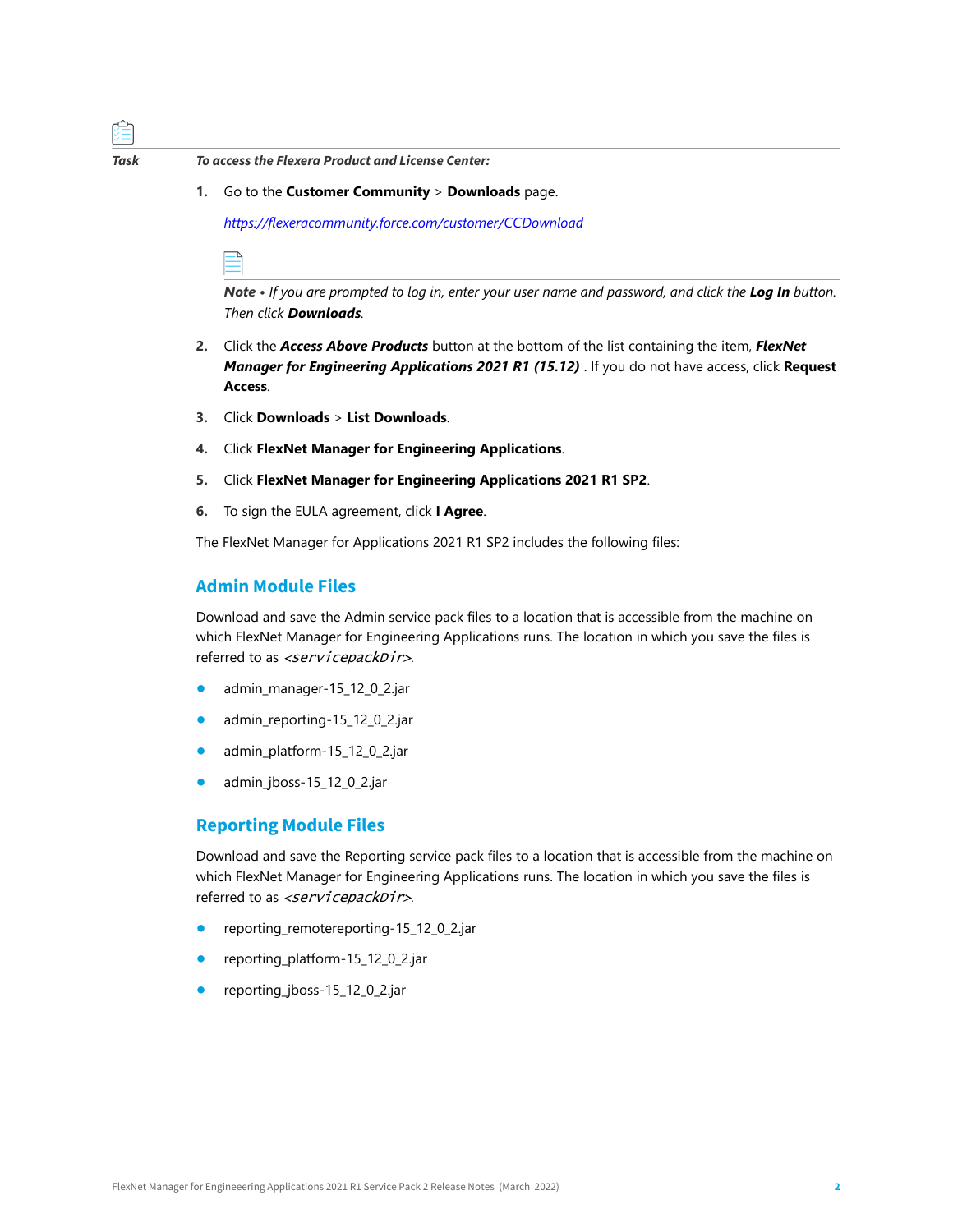## <span id="page-2-0"></span>**Installing the Service Pack Files**

You must have FlexNet Manager for Engineering Applications installed prior to installing this service pack. Service packs are cumulative, so it is not necessary to install any previous service packs before installing this one.

Prepare to install Service Pack 2:

**•** Stop the FlexNet Manager for Engineering Applications. From a command prompt, navigate to the Admin and Reporting directory, and type the following command:

flexnet stop

**•** Uninstall FlexNet Manager for Engineering Applications 2021 R1 Service Pack on both Admin and Reporting Server by using the below command

flexnet patch uninstall

**•** To rollback the service pack, you need to re-create the site directory. To do this, type the following command and Admin and Reporting server:

flexnet site make

### <span id="page-2-1"></span>**Installing the Admin Module Service Pack**

Because you must upgrade the database schema as part of the Admin module installation process, it is recommended that you make a backup of the database.

| 꼊    |                                                                                                      |                                                                                                                                                                                                                                                                                            |  |  |
|------|------------------------------------------------------------------------------------------------------|--------------------------------------------------------------------------------------------------------------------------------------------------------------------------------------------------------------------------------------------------------------------------------------------|--|--|
| Task | To install FlexNet Manager for Engineering Applications 2021 R1 Service Pack 2 for the Admin module: |                                                                                                                                                                                                                                                                                            |  |  |
|      | 1.                                                                                                   | Download and save the following Admin service pack files to a location that is accessible from the<br>machine on which FlexNet Manager for Engineering Applications runs. The location in which you<br>save the files is referred to as <servicepackdir>.</servicepackdir>                 |  |  |
|      |                                                                                                      | admin_manager-15_12_0_2.jar<br>$\bullet$                                                                                                                                                                                                                                                   |  |  |
|      |                                                                                                      | admin_reporting-15_12_0_2.jar<br>$\bullet$                                                                                                                                                                                                                                                 |  |  |
|      |                                                                                                      | admin_platform-15_12_0_2.jar<br>$\bullet$                                                                                                                                                                                                                                                  |  |  |
|      |                                                                                                      | admin_jboss-15_12_0_2.jar<br>$\bullet$                                                                                                                                                                                                                                                     |  |  |
|      | 2.                                                                                                   | Stop the FlexNet Manager for Engineering Applications Admin server. From a command prompt,<br>navigate to the Admin directory, and type the following command:                                                                                                                             |  |  |
|      |                                                                                                      | flexnet stop                                                                                                                                                                                                                                                                               |  |  |
|      | 3.                                                                                                   | To import the service pack files, type the following command:                                                                                                                                                                                                                              |  |  |
|      |                                                                                                      | flexnet patch import <servicepackdir>/admin_manager-15_12_0_2.jar;<servicepackdir>/<br/>admin_reporting-15_12_0_2.jar; <servicepackdir>/admin_platform-<br/>15_12_0_2.jar; <servicepackdir>/admin_jboss-15_12_0_2.jar;</servicepackdir></servicepackdir></servicepackdir></servicepackdir> |  |  |
|      | 4.                                                                                                   | Installing a service pack means expanding the .jar files. To install the Admin module service pack,                                                                                                                                                                                        |  |  |

type the following command: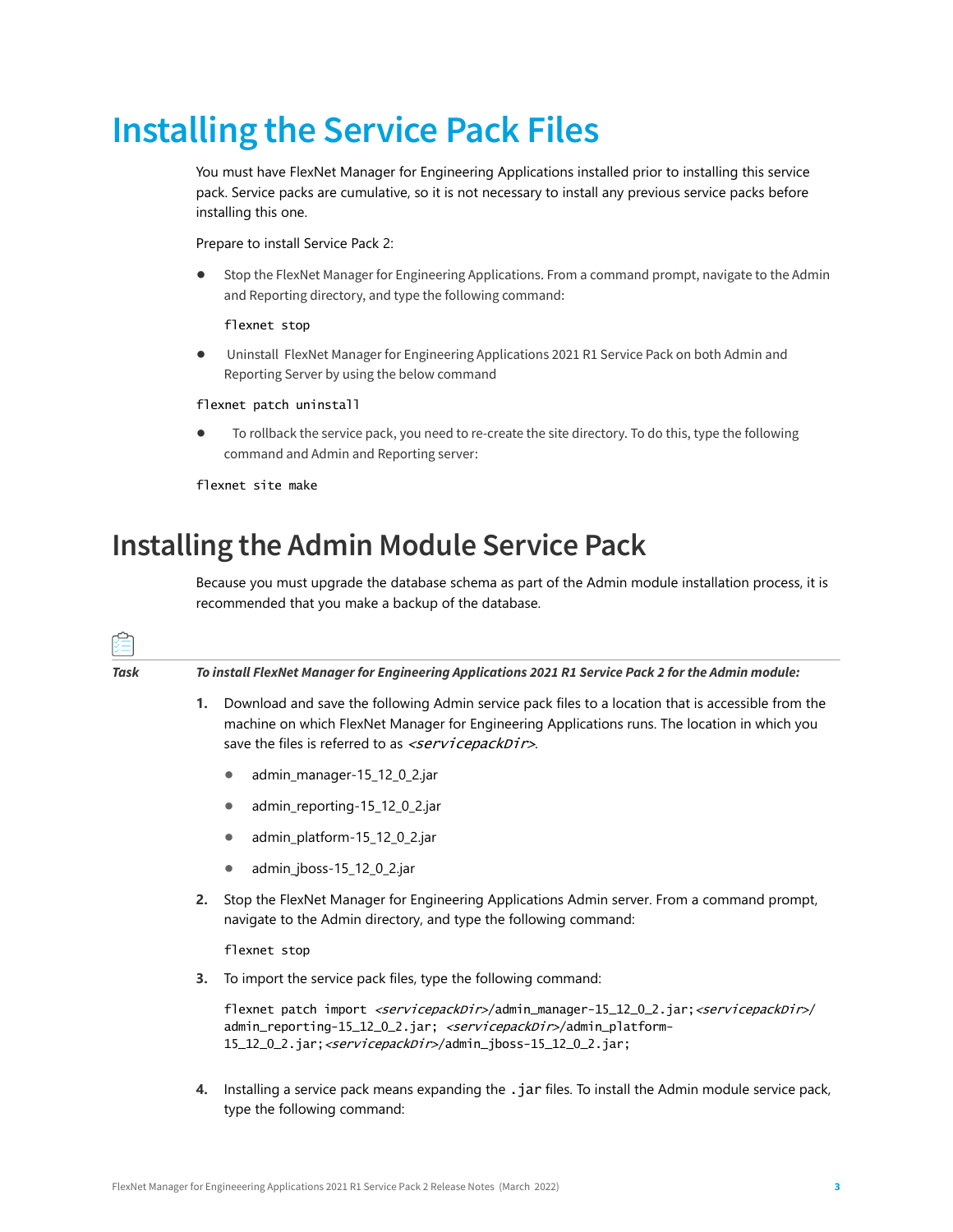flexnet patch install

**5.** To deploy the service pack, you need to re-create the site directory. To do this, type the following command:

flexnet site make

**6.** After deploying the service pack, you must upgrade the database schema. To upgrade the database schema, type the following command:

flexnet upgradedb

#### <span id="page-3-0"></span>**Installing the Reporting Module Service Pack**

Because you must upgrade the database schema as part of the reporting module installation process, it is recommended that you make a backup of the database.

| Task | To install FlexNet Manager for Engineering Applications 2021 R1 Service Pack 2 for the Reporting module: |                                                                                                                                                                                                                                                                               |  |  |  |
|------|----------------------------------------------------------------------------------------------------------|-------------------------------------------------------------------------------------------------------------------------------------------------------------------------------------------------------------------------------------------------------------------------------|--|--|--|
|      | 1.                                                                                                       | Download and save the following Reporting service pack files to a location that is accessible from<br>the machine on which FlexNet Manager for Engineering Applications runs. The location in which you<br>save the file is referred to as <servicepackdir>.</servicepackdir> |  |  |  |
|      |                                                                                                          | reporting_remotereporting-15_12_0_2.jar<br>$\bullet$                                                                                                                                                                                                                          |  |  |  |
|      |                                                                                                          | reporting_platform-15_12_0_2.jar<br>$\bullet$                                                                                                                                                                                                                                 |  |  |  |
|      |                                                                                                          | reporting_jboss-15_12_0_2.jar<br>$\bullet$                                                                                                                                                                                                                                    |  |  |  |
|      | 2.                                                                                                       | Stop the FlexNet Manager for Engineering Applications Reporting server. From a command prompt,<br>navigate to the Reporting directory, and type the following command:                                                                                                        |  |  |  |
|      |                                                                                                          | flexnet stop                                                                                                                                                                                                                                                                  |  |  |  |
|      | 3.                                                                                                       | To import the service pack files, type the following command:                                                                                                                                                                                                                 |  |  |  |
|      |                                                                                                          | flexnet patch import <servicepackdir>/reporting_remotereporting-15_12_0_2.jar;<br/><servicepackdir>/reporting_platform-15_12_0_2.jar;<servicepackdir>/reporting_jboss-<br/>15_12_0_2.jar;</servicepackdir></servicepackdir></servicepackdir>                                  |  |  |  |
|      | 4.                                                                                                       | Installing a service pack means expanding the . jar files. To install the Reporting module service<br>pack, type the following command:                                                                                                                                       |  |  |  |
|      |                                                                                                          | flexnet patch install                                                                                                                                                                                                                                                         |  |  |  |
|      | 5.                                                                                                       | To deploy the service pack, you need to re-create the site directory by typing:                                                                                                                                                                                               |  |  |  |
|      |                                                                                                          | flexnet site make                                                                                                                                                                                                                                                             |  |  |  |
|      | 6.                                                                                                       | After deploying the service pack, you must upgrade the database schema. To upgrade the database<br>schema, type the following command:                                                                                                                                        |  |  |  |
|      |                                                                                                          | flexnet upgradedb                                                                                                                                                                                                                                                             |  |  |  |
|      |                                                                                                          | The database-upgrade process may take an hour or more, depending on the size of the database.                                                                                                                                                                                 |  |  |  |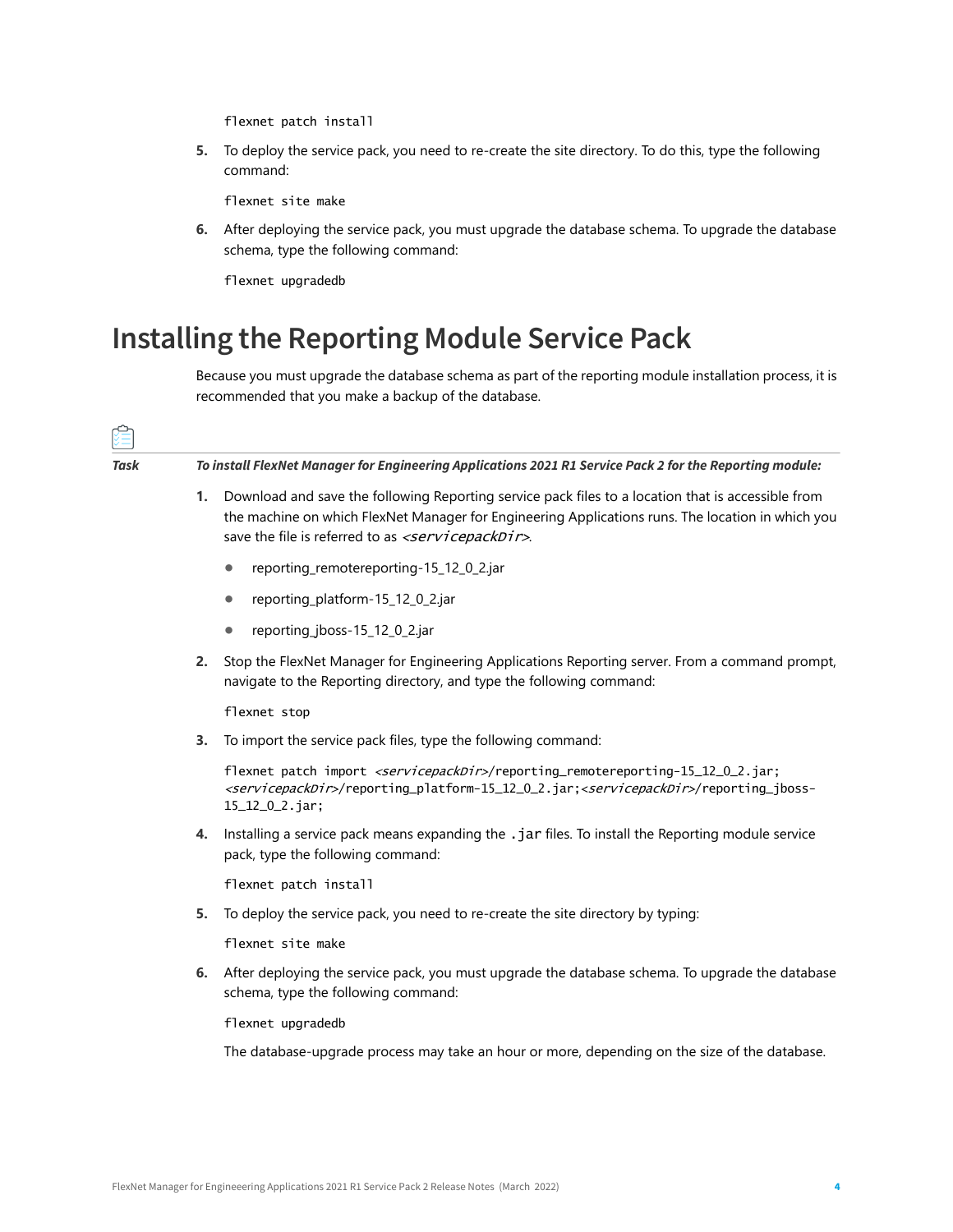## <span id="page-4-0"></span>**Resolved Issues**

Because FlexNet Manager for Engineering Applications service pack releases are cumulative, all of the issues resolved in previous service pack releases are resolved when you apply this service pack.

This section describes the issues that have been resolved in FlexNet Manager for Engineering Applications 2021 R1 Flexera Analytics Service Pack 2 and the FlexNet Manager for Engineering Applications 2021 R1 Service pack 2.

**Service Pack Highlights:**

- **•** Apache Log4j upgraded from 1.x version into latest 2.17.1 version. This service pack addresses the below vulnerabilities & latest log4j library support.
	- **•** [CVE-2021-45105](https://cve.mitre.org/cgi-bin/cvename.cgi?name=CVE-2021-45105)
	- **•** [CVE-2021-45046](https://cve.mitre.org/cgi-bin/cvename.cgi?name=CVE-2021-45046)
	- **•** [CVE-2021-44228](https://cve.mitre.org/cgi-bin/cvename.cgi?name=CVE-2021-44228)
	- **•** [CVE-2021-44832](https://cve.mitre.org/cgi-bin/cvekey.cgi?keyword=CVE-2021-44832)

FlexNet Manager for Engineering Applications 2021 R1 Service Pack 2 resolves the following issues.

| <b>Issue</b> | <b>Description</b>                                                                 |
|--------------|------------------------------------------------------------------------------------|
| 10J-2236174  | Log4j vulnerability CVE-2021-44228 - Assess exposure in FNMEA                      |
| IOJ-2240408  | Generating report with command line is failing                                     |
| IOJ-2248956  | Email alerts not being triggered                                                   |
| IOJ-2243318  | Null 'series' argument when running High Water Mark and Usage Over<br>Time reports |

## <span id="page-4-1"></span>**Known Issues**

The following issues are know issues in the FlexNet Manager for Engineering Applications 2021 R1 Service

Pack 2 release:

| <b>Issue Number</b> | <b>Description</b>                                                             |
|---------------------|--------------------------------------------------------------------------------|
| <b>IOJ-2249487</b>  | Alerts are not triggering for Concurrent Usage Threshold option in Postgresql. |